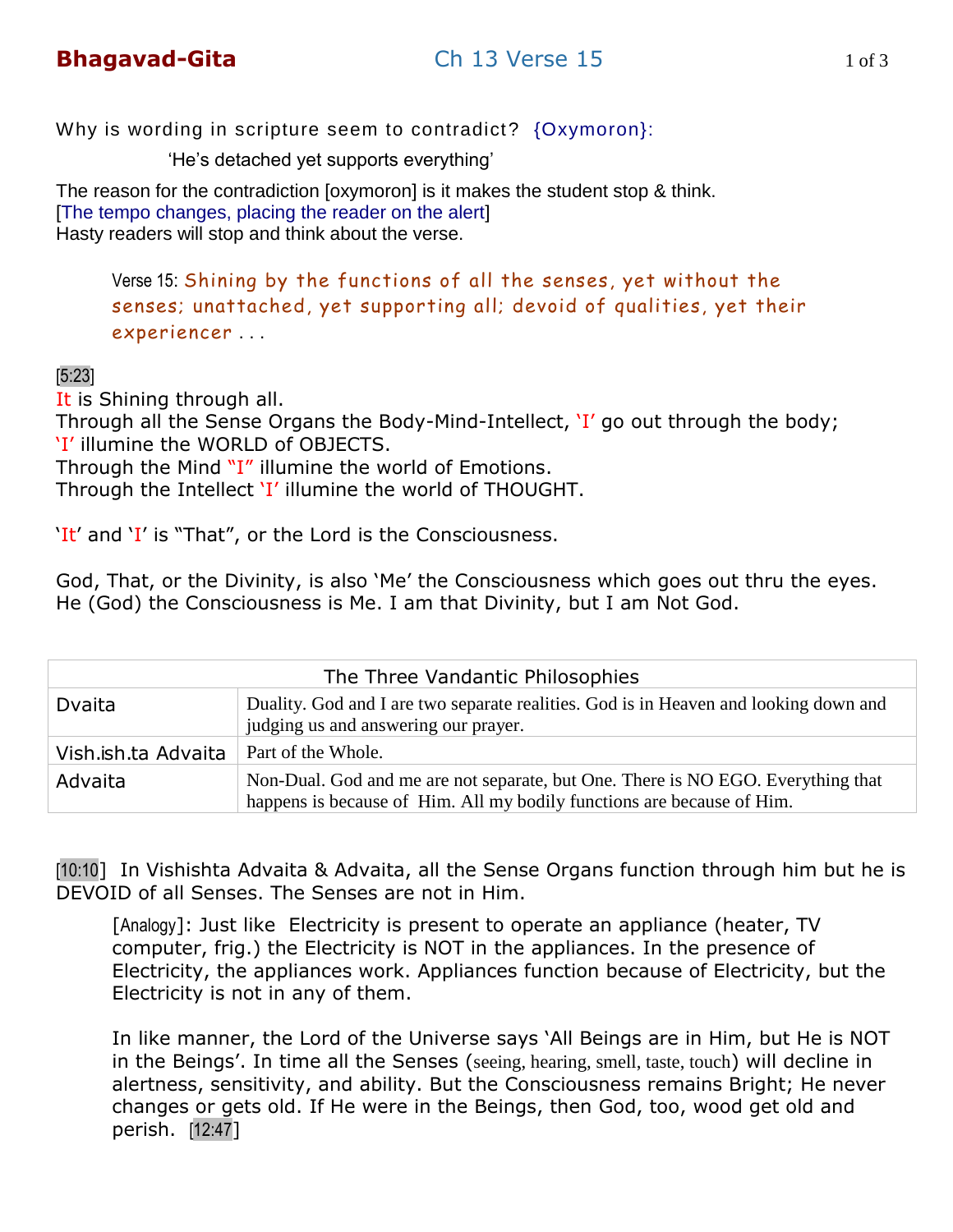2-points to grasp from this verse:

- 1. The Lord is the one who was, is , and always will be.
- 2. We are Mortal. One should remind oneself that he/ she is the consciousness who is is at this moment occupying this body. He is not the body; He continues onward in another state of being.

This knowledge Teaches us 2-things:

- 1. This knowledge makes you Fearless.
- 2. Makes you compassionate for others

[18:17] 'I' am supporting Everything, but 'I' the Consciousness am NOT attached.

[Support Analogy]:

The ocean "Supports" all the ocean waves. The waves emerge from the ocean; the waves are Sustained by the ocean. Eventually the waves Merge back into the ocean. The ocean is **detached** from the waves because it does not have an **EGO** ['I created the waves'. 'I am happy/ sad when the wave merge/die']

The Earth was Created by Brahman.

The Earth is Sustained by Vishnu.

The Earth is eventually taken or **Destroyed** by Shiva\*.

\*[Father Time: In time all things shall age, collapse and die, including Earth.]

# [20:51]

In the total Consciousness, when the total Vasanas created a DISTURBANCE, an individual was created.

This whole Universe was created because of the DISTURBANCE of the Vasanas.

When the Vasanas DISTURB the Consciousness, they cause this whole Universe to be Created.

And because of our Vasanas, we appeared on Earth because we had unfulfilled Vasanas by our previous births and that's why we took birth again.

# [22:27]

The Consciousness is not affected by the Rise & Fall of the Universe. It is no affected by the Birth & Death of individuals because it is the SAME Consciousness that is appearing in all of us.